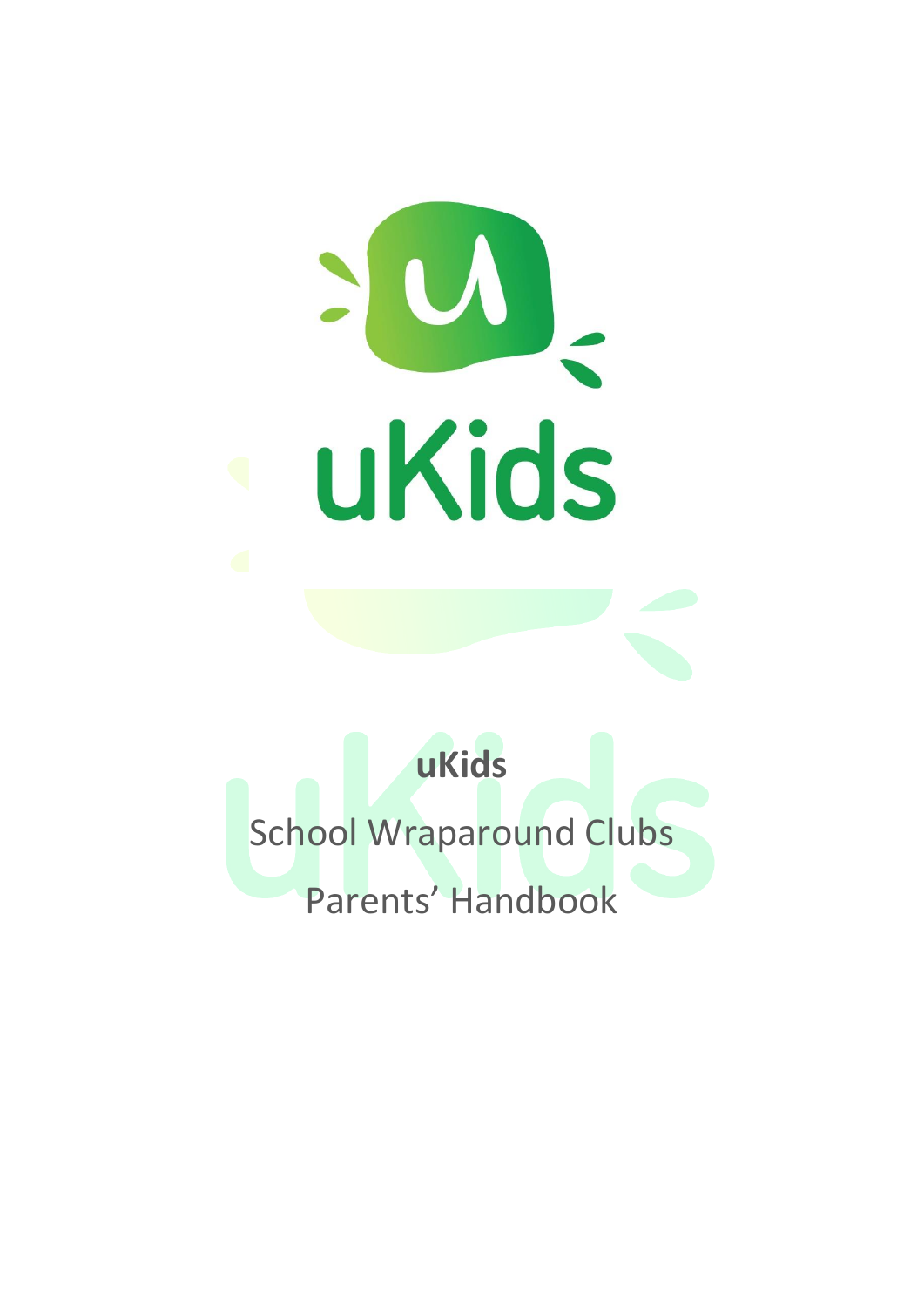# **ABOUT THE CLUB**

All uKids settings are registered with Ofsted, more details can be found on the club's webpage. Clubs are open from 7.30am until the start of school and 3.30pm until 6.00pm weekdays, during term time.

At uKids we aim to provide a safe and secure and relaxed environment, offering a range of activities to reflect the interests of the children in our care.

### **What we offer**

Our Club follows the Playwork Principles, so the children are free to choose activities and resources as they wish. There will always be a selection of activities and resources available, including dressing up, home corner, craft, board games, construction, computer games, physical play, cookery, and reading. In addition, other resources are available for the children to select from our equipment library.

#### **What food we provide**

The food we provide at the Club is not intended as a substitute for a main evening meal. We provide healthy snacks, including fresh fruit and vegetables. We promote independence, by encouraging the children to prepare their own snacks, and to clear away after themselves. We use fresh ingredients and follow statutory guidelines. Fresh drinking water is available at all times. We meet individual dietary requirements and parental preferences wherever possible. We recognise the importance of healthy nutrition for children delivered in a calm, friendly setting. We allow children to decide when they are ready to eat, but request that food be consumed whilst sitting at the snack table.

### **Staffing**

Our Club is staffed by a manager, deputy manager and a team of playworkers playworkers. In addition, we have volunteer staff. Our aim is to provide a smooth transition between school and club.

All of our staff have significant experience of working with children and undertake professional development training. All staff members have appropriate DBS checks. We maintain a staff/child ratio of 1:10 for children.

Manager: Special Education Needs Co-ordinator, Equalities and Inclusion Co-ordinator, Health and Safety Officer, Fire Safety Officer, First Aid Co-ordinator, EYFS Key Person, EYFS Key Person, Child Protection Officer, Data Protection Lead

If you have a query or concern at any time, please speak to a member of staff at the club when you collect your child. If you prefer to arrange a more convenient time for a meeting please contact the manager whose details can be found on each club's webpage.

**Please try to avoid speaking to the school regarding the after-school care club. We will aim to sort any issues you may have.**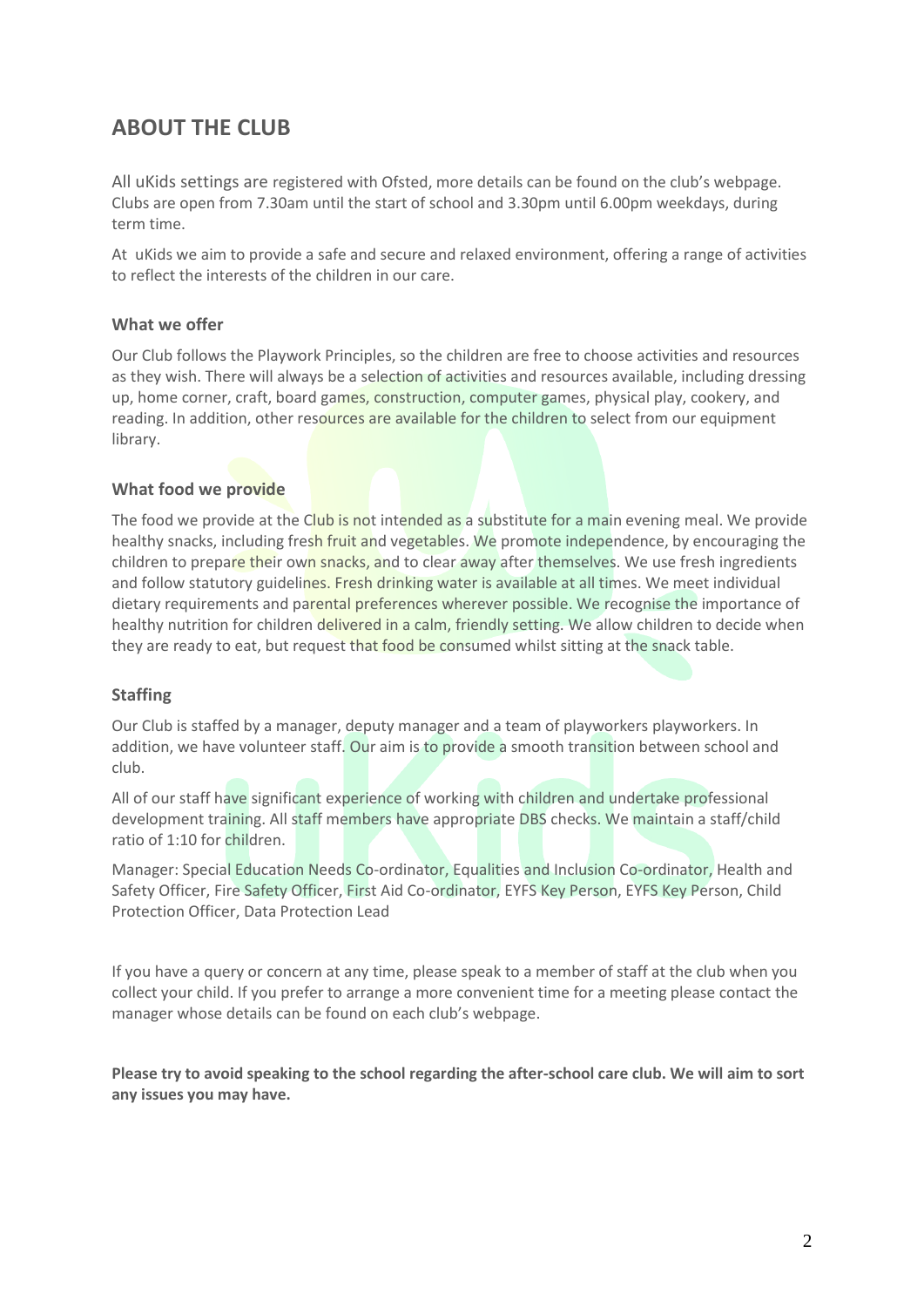# **Organisation**

uKids is run as a private business. We enjoy a close working relationship with your school in order to ensure continuity of care, and to maintain good communication links.

## **Policies and procedures**

The Club has clearly defined policies and procedures. Key points of the main policies are included in this Handbook. Copies of the full policies are kept at the Club and are available for parents to consult at all times.

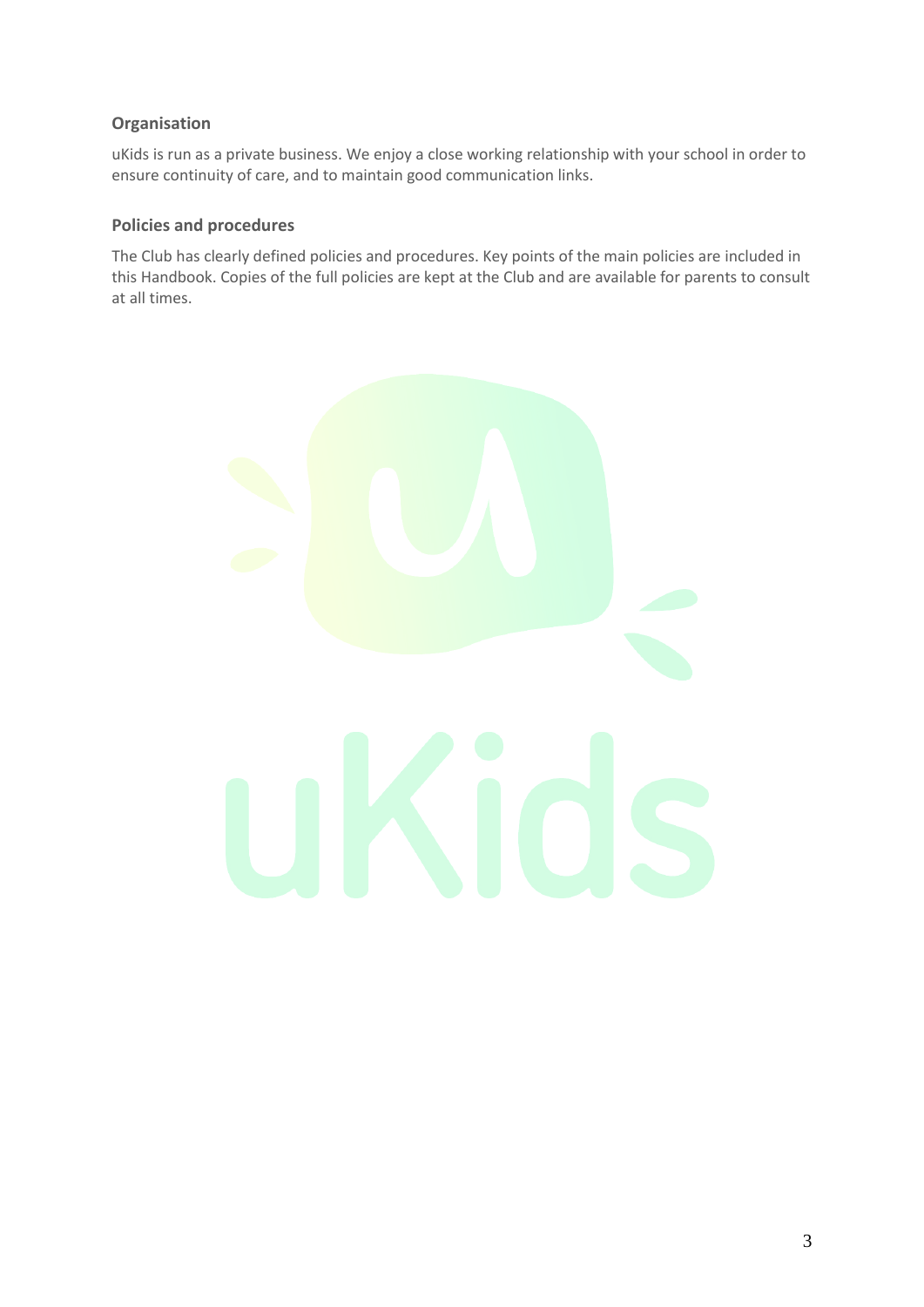# **TERMS AND CONDITIONS**

### **Admission**

Our Club aims to be accessible to children and families from all sections of our local community. Admission to the club is organised by the Manager and we use a waiting list system when the need arises. The waiting list will be operated on a first come-first served basis, with the exception of siblings who will have priority for the same days as a sibling already attending. See our **Admission and Fees Policy** for more details.

We require you to fully complete the online booking for your child before they attend the club. This information will be treated as confidential and will be stored appropriately.

#### **Payment of fees**

The current fees are **£12.50** per child per session (3.20 pm -6 pm), **£8.00** for a 90 minute session (4.30-6). Fees are payable in advance by online payment or by using childcare vouchers.

The price per session per child applies to all children.

Please ensure that fees are paid promptly. Non-payment may result in your place being terminated. If you are having difficulty paying fees, please speak in confidence to the Manager.

There is a full week booking discount for each club alongside a 10% discount for any siblings.

#### **Changes to days and cancelling your place**

You must give us 72 hours notice of termination to receive a credit towards future sessions. Less than 72 hours notice will result in no credit being given.

We do not offer refunds for sessions cancelled with more than 72 hours.

#### **Temporary changes**

Please remember that we need to know if your child will not be attending the Club for any reason. Even if you have informed your child's school, you still need to notify us as the school does not automatically pass this information on to us. If your child doesn't attend a booked session, we will have to treat them as a 'missing child' unless you have notified us of their absence.

If you know in advance of any days when your child will not be attending during the following week, please try to let the Manager know by email at the latest. In cases of illness or emergency when notice cannot be given, please call as soon as you can. Contact details can be found at the end of this Handbook.

#### **Induction**

Your child is welcome to visit the Club before your child's first day, to familiarise themselves with the setting and to help your child settle in. Please contact the Manager to arrange this. Unfortunately, parents will not be able to enter the setting in the current climate.

During your child's first session time will be set aside for an induction. The induction will include running through Club's rules and routines (including meal times, collection, children's meetings), and introducing your child the staff and other children.

Another child will usually be allocated to act as your child's buddy for the first few sessions.

See our **Child Induction Policy** for more details.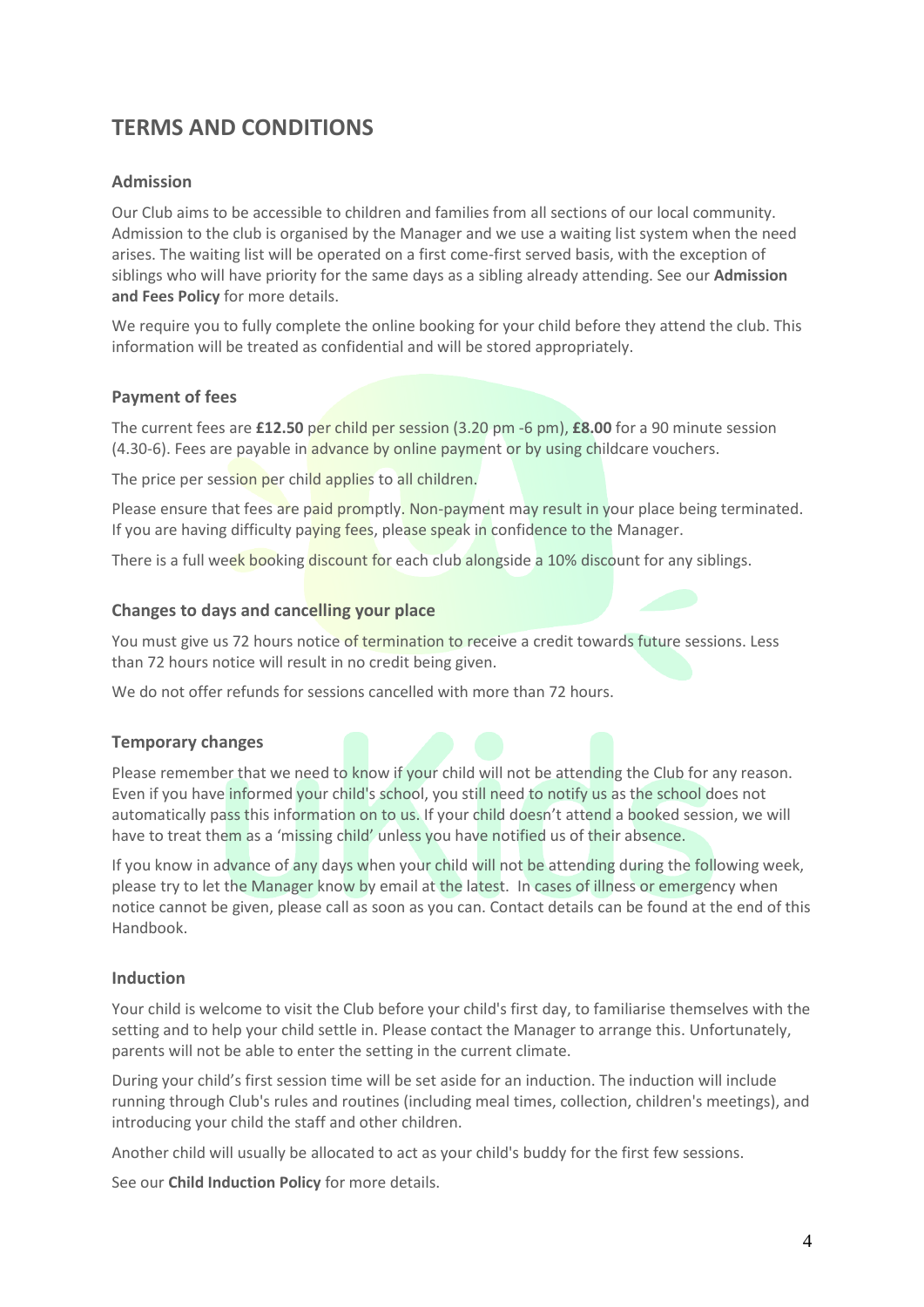## **Arrivals and departures**

- Our staff collect children that are in **Foundation, Year 1 and Year 2** from their classroom.
- Pupils in **Year 3 – Year 6** will make their own way to the hall or their teacher will drop them off.

A register is taken when children arrive in our care, and you must sign out your child each day when you collect them.

We expect that your child will normally be collected by the people you have named on the registration form. If you need a different person to collect your child on a particular day, you must notify us in advance. We will not release your child into the care of a person unknown to us without your authorisation. Upon creating your online booking account, you will be asked to provide a PIN. Any unnamed adult that picks up will need to provide the PIN before leaving.

See our **Arrivals and Departures Policy** for more details.

The wraparound school clubs finish at 6.00pm, if you are delayed for any reason please telephone the Club to let us know. A late payment fee of £10 per 15 minutes will be charged if you collect your child after the Club has closed. You may also be asked to make a contribution towards any extra staff wages and transport costs incurred.

If your child remains uncollected after 30 minutes of the official club finish time and you have not warned us that you will be delayed, and we have been unable to reach you or any of your emergency contacts, we will follow our **Uncollected Children Policy** and contact the Social Care team.

## **Child protection**

We are committed to building a 'culture of safety' in which the children in our care are protected from abuse and harm. Any suspicion of abuse is promptly and appropriately responded to. We comply with local and national child protection procedures and ensure that all staff are appropriately trained. For more details see our **Safeguarding Policy**.

### **Equal opportunities**

Our Club provides a safe and caring environment, free from discrimination, for everyone in our community including children with additional needs.

- We respect the different racial origins, religions, cultures and languages in a multi-ethnic society so that each child is valued as an individual without racial or gender stereotyping.
- We will challenge inappropriate attitudes and practices.
- We will not tolerate any form of racial harassment.

## **Special needs**

We make every effort to accommodate and welcome any child with special needs. We will work in liaison with parents or carers and relevant professionals to fully understand your child's specific requirements. We will endeavour to accommodate all children of all abilities, whilst working within the Club's limitations. Each case will be considered individually and risk-assessed to ensure everyone's safety.

Our staff training programme includes specific elements relating to children with special needs.

For more details on equal opportunities and special needs, see our **Equalities Policy**.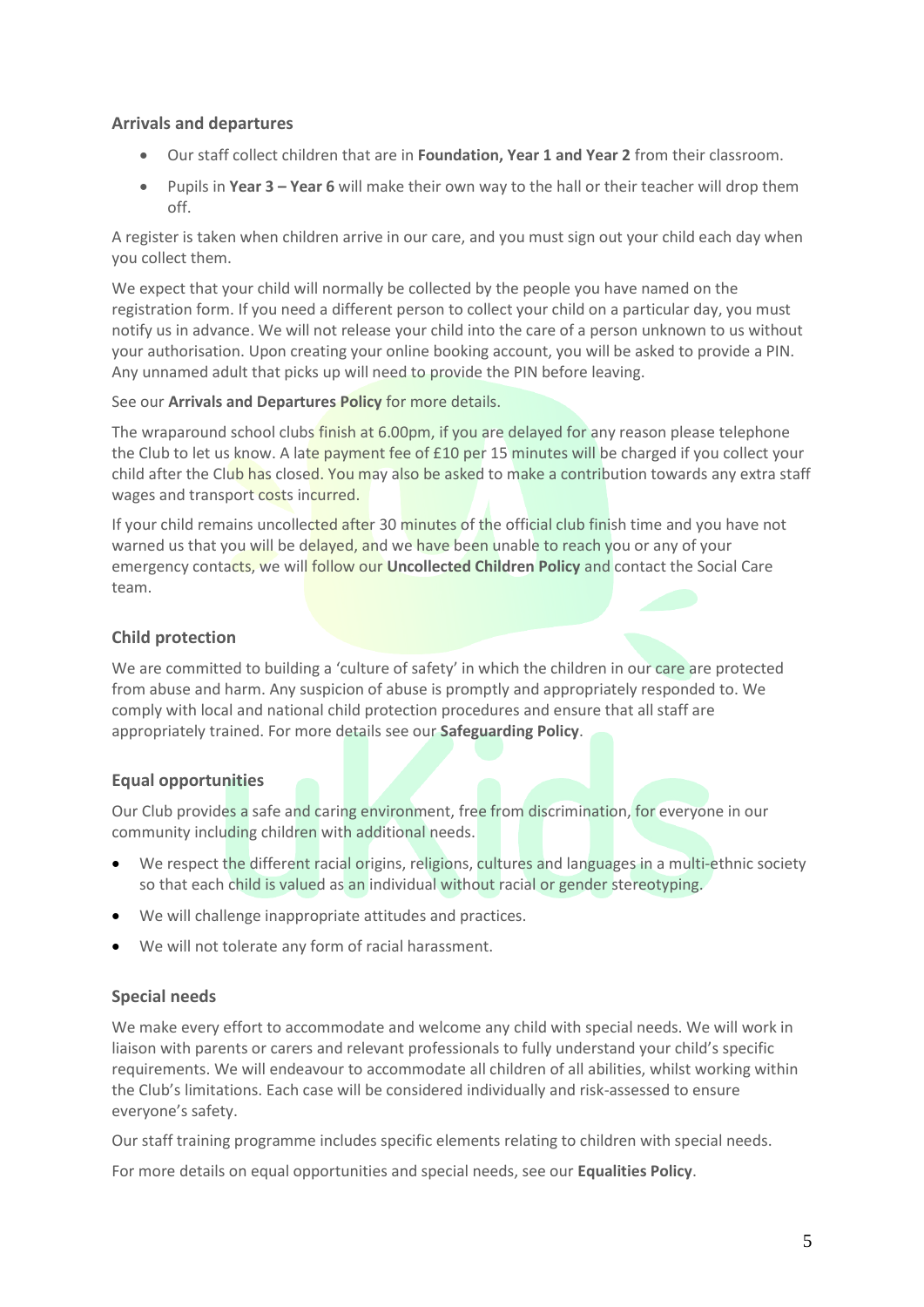# **GENERAL INFORMATION**

### **Behaviour (children)**

Children and staff have created rules for acceptable behaviour whilst at the Club. These are displayed at the Club for everyone to see.

We have a clear **Behaviour Management Policy**, a copy of which is distributed to all parents and carers:

The Club promotes an atmosphere of care, consideration and respect for everyone attending: children, staff and visitors.

We encourage appropriate behaviour through: praise for good behaviour; emphasis on co-operative play and sharing; talking to children with the courtesy that we expect from them and engaging children in activities

The Club has procedures for dealing with unacceptable behaviour. We recognise that poor behaviour can occur from time to time for reasons that are not always evident, or as a result of special needs. We will try to be flexible in order to accommodate such cases.

However, if your child is violent, or if their behaviour poses an immediate danger to themselves or others, we will require you to collect them from the Club immediately. In exceptional circumstances, and only when all other attempts at behaviour management have failed, we reserve the right to permanently exclude a child from the Club. See our **Suspensions and Exclusions Policy** for full details.

## **Behaviour (adults)**

We will not tolerate from any person, whether a parent, carer or visitor: bullying; aggressive, confrontational or threatening behaviour; or behaviour intended to result in conflict. Our Club is a place of safety and security for the children who attend and the staff who work here, and we reserve the right to ban anyone exhibiting inappropriate behaviour from our premises. See our **Aggressive Behaviour Policy** for more details.

### **Illness**

We are unable to care for children who are unwell. If your child becomes unwell whilst at the Club we will contact you and ask you to make arrangements for them to be collected.

Please inform the Manager of any infectious illness your child contracts. If your child has had sickness or diarrhoea, please do not send him or her to the Club for 48 hours after the illness has ceased. See our **Illness and Accidents Policy** for more details.

### **Accidents and first aid**

Every precaution is taken to ensure the safety of the children at all times, and the Club is fully insured. Our staff are trained in first aid and a first aid kit is kept on the premises. If your child has an accident whilst in our care, you will be informed when you collect your child. For full details see our **Illness and Accidents Policy**.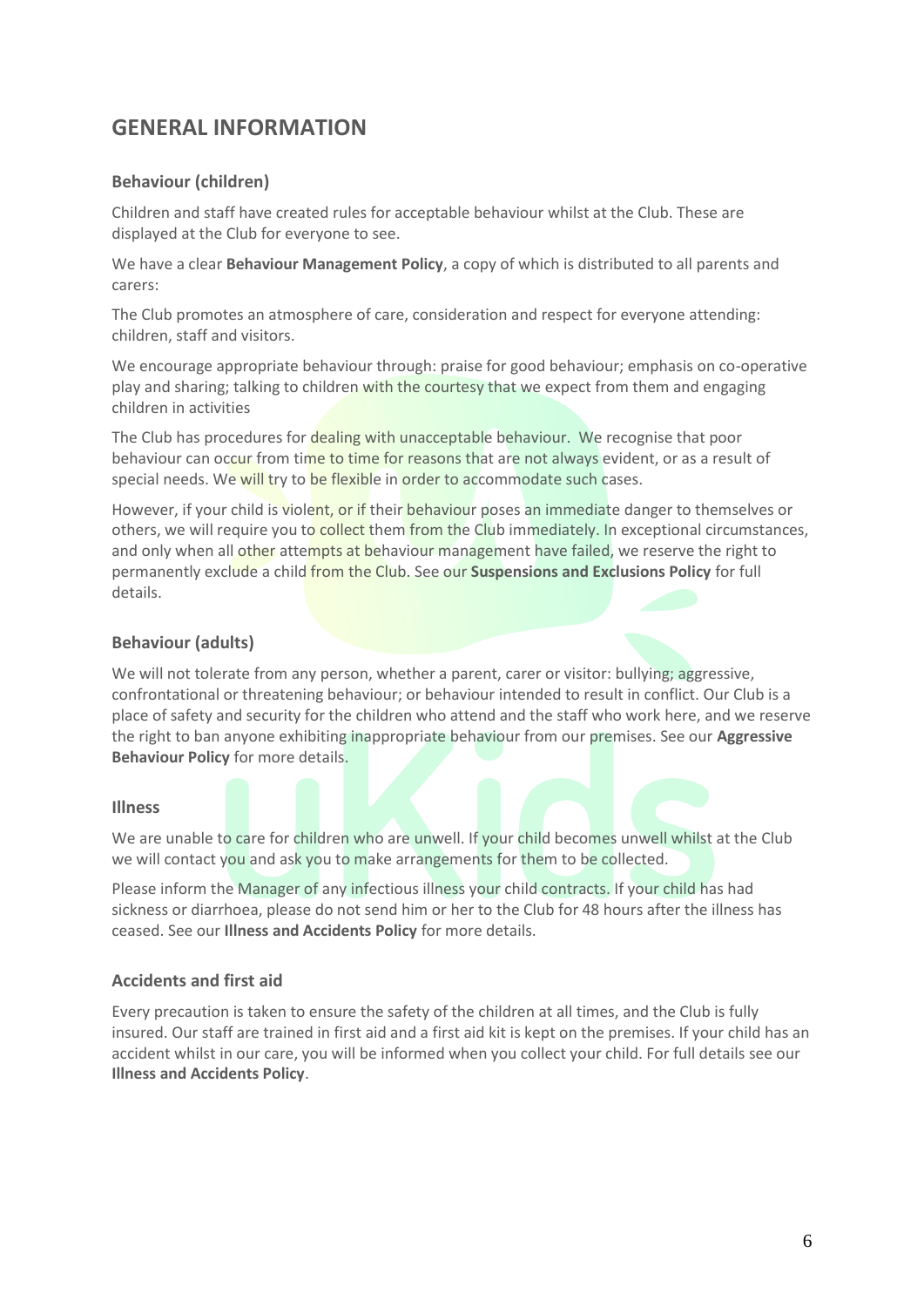## **Medication**

Please let the Manager know if your child is taking prescribed medicine. If your child needs to take medicine whilst at the Club you will need to complete a **Permission to administer medication form** in advance. See our **Administering Medication Policy** for more details.

Medication cannot be shared between uKids and the school. Both uKids and the school must be given separate medications.

### **Complaints procedure**

If you have any queries, comments or need to discuss any matters concerning your child, please feel free to speak your child's key person, the Manager, or any other member of staff.

Verbal complaints will be brought to the next staff meeting for discussion and action.

All written complaints will be acknowledged within five working days of receipt and a full written response will be given within 28 days.

A full copy of our **Complaints Policy** is available on request.

#### **Privacy Notice**

At uKids we respect the privacy of the children attending the Club and the privacy of their parents or carers. The personal information that we collect about you and your child is used only to provide appropriate care for them, maintain our service to you, and communicate with you effectively. Our legal basis for processing the personal information relating to you and your child is so that we can fulfil our contract with you.

Any information that you provide is kept secure. Data that is no longer required\* is erased after your child has ceased attending our Club.

We will use the contact details you give us to contact you via phone and email so that we can send you information about your child, our Club and other relevant news, and also so that we can communicate with you regarding payment of our fees.

We will only share personal information about you or your child with another organisation if we:

- have a safeguarding concern about your child
- are required to by government bodies or law enforcement agencies
- engage a supplier to process data on our behalf (eg to take online bookings, or to issue invoices)
- have obtained your prior permission.

You have the right to ask to see the data that we have about yourself or your child, and to ask for any errors to be corrected. We will respond to all such requests within one month. You can also ask for the data to be deleted, but note that:

- we will not be able to continue to care for your child if we do not have sufficient information about them
- even after your child has left our care, we have a statutory duty to retain some types of data for specific periods of time\* so can't delete everything immediately.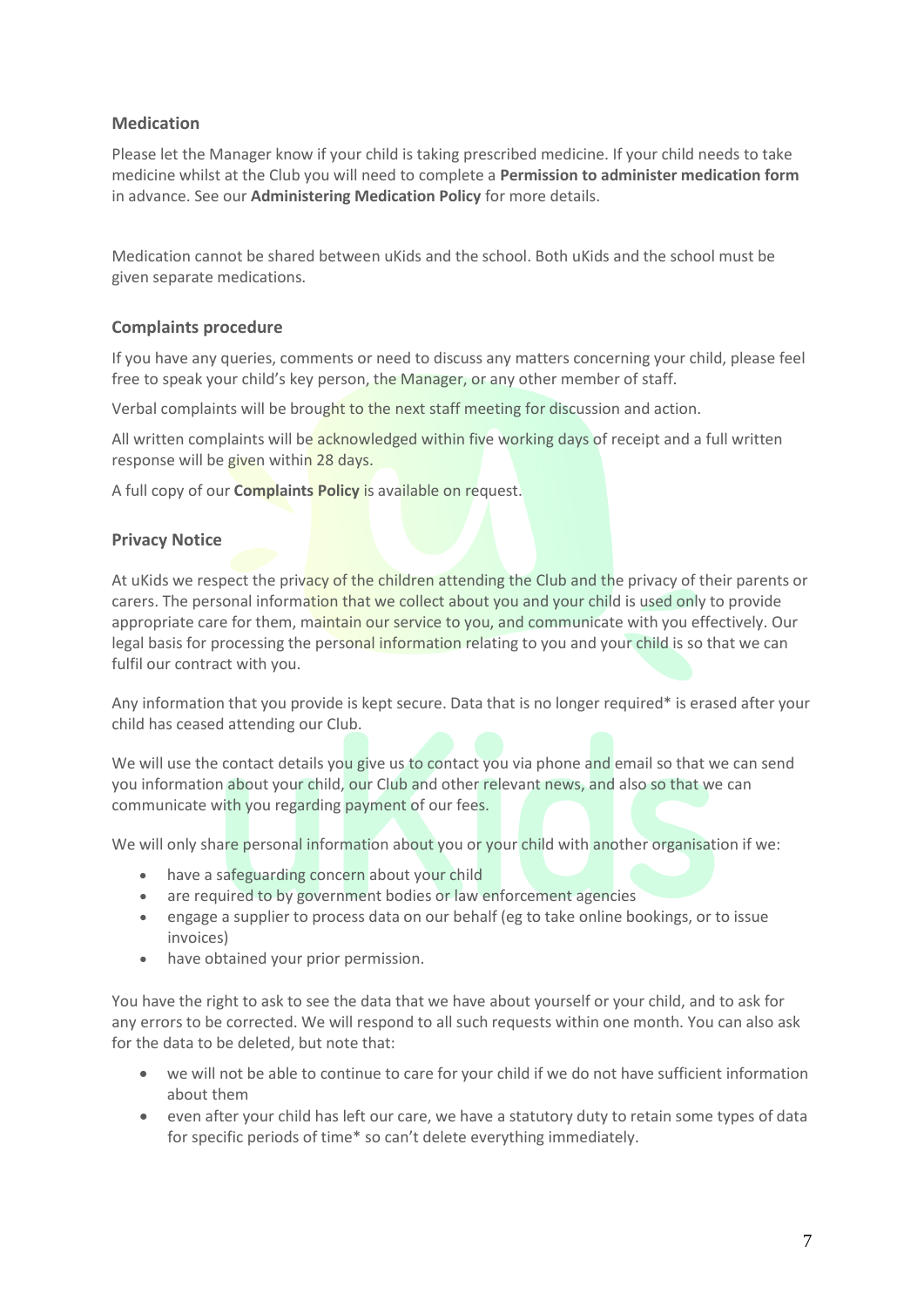If you have a complaint about how we have kept your information secure, or how we have responded to a request to access, update or erase your data, you can refer us to the Information Commissioner's Office (ICO).

*\* We do need to retain certain types of data (such as records of complaints, accidents, and attendance) for set periods of time after your child ceases to be in our care, but we delete as much personal data as we can as soon as possible.* 

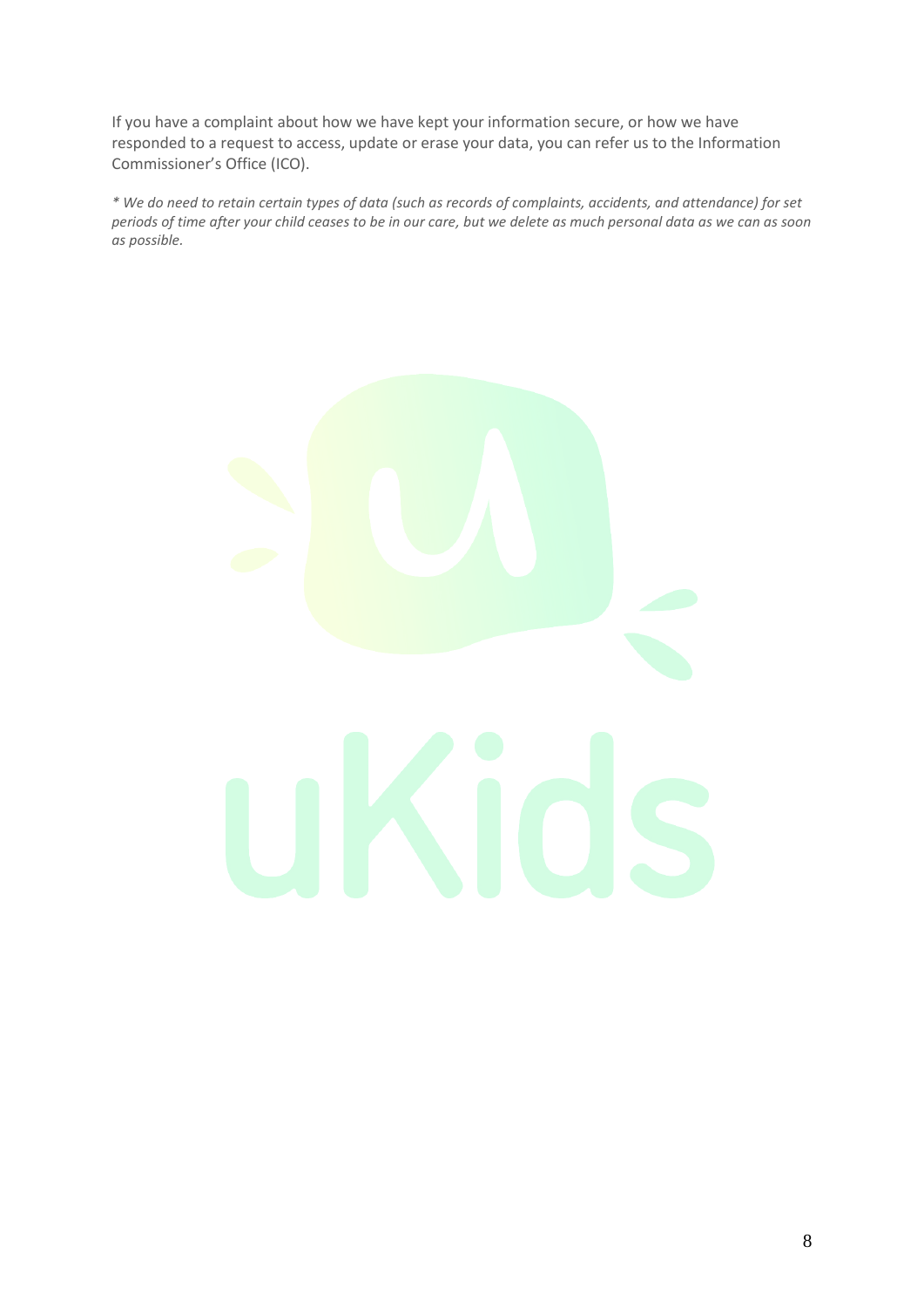# **PLEDGE TO PARENTS**

We value our relationship with parents/carers and are committed to working in partnership with you to provide top quality play and care for your children. We will:

- Welcome you at all times to discuss our work, have a chat or take part in our activities.
- Keep you informed of opening times, fees and charges, programmes of activities, menus, and procedures.
- Be consistent and reliable to enable you to plan with confidence and peace of mind.
- Share and discuss your child's achievements, experiences, progress, and friendships.
- Be available to discuss decisions about running the club.
- Ask your permission for outings and special events.
- Listen to your views and concerns to ensure that we continue to meet your needs.